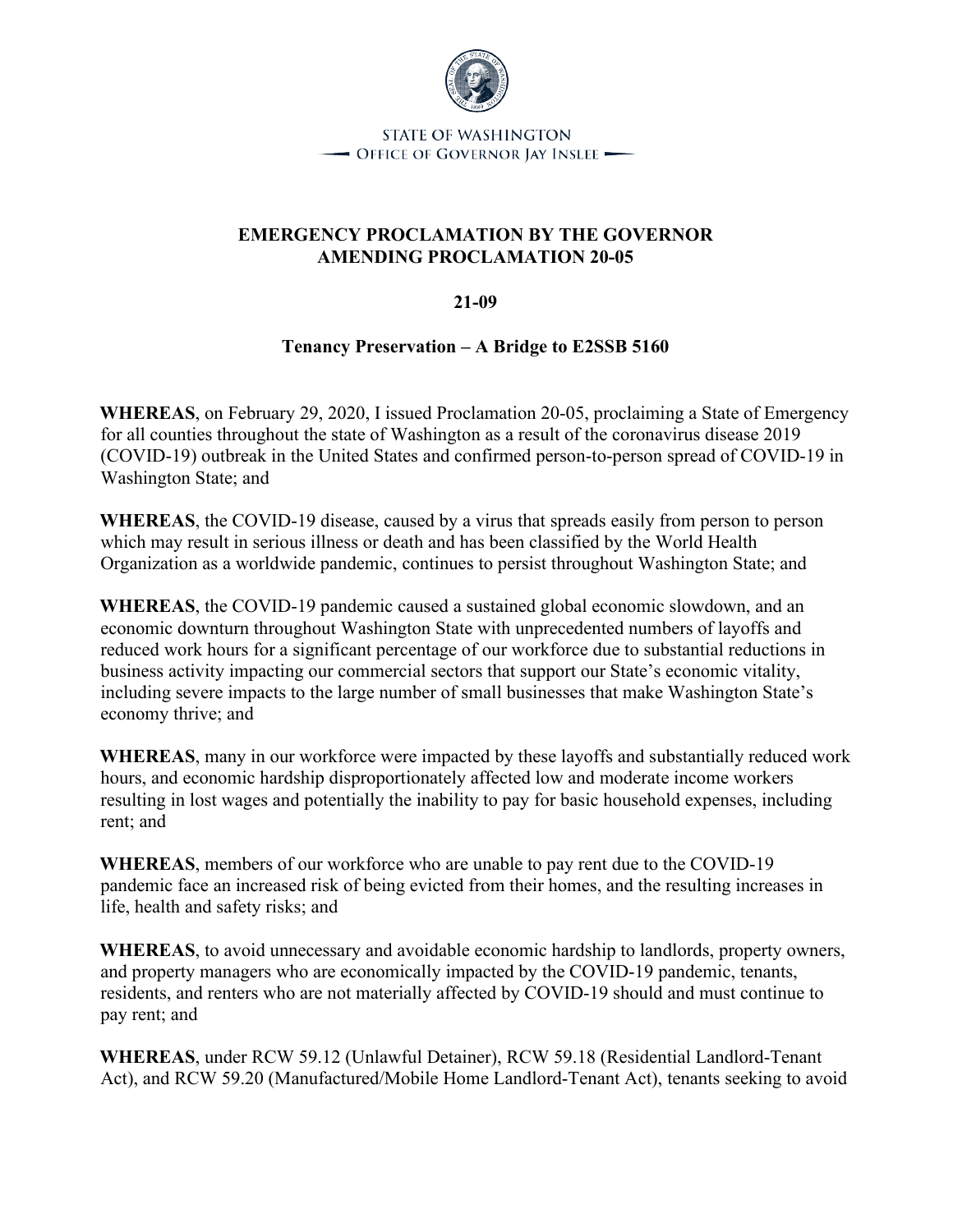default judgment in eviction hearings must appear in court in order to avoid losing substantial rights to assert defenses or access legal and economic assistance; and

**WHEREAS**, as Washington state recovers from the COVID-19 pandemic, the Legislature intends to provide housing stability through passage of Engrossed Second Substitute Senate Bill (E2SSB) 5160, Chapter 115, Laws of 2021, which bolsters tenant protections, and it further intends to preserve tenancies through passage of Engrossed Substitute House Bill (ESHB) 1236, Chapter 212, Laws of 2021, which enumerates allowable grounds for eviction under residential landlord-tenant law; and

**WHEREAS**, more than 3.4 million Washingtonians have received vaccinations to limit the severity and spread of COVD-19, but the state of Washington remains below the goal of 70% of all eligible persons being vaccinated by June 30, 2021; and

**WHEREAS**, currently, COVID-19 vaccines are authorized only for people 12 years of age and older, so children under 12 years of age cannot yet be vaccinated and must rely on low levels of community transmission and health measures including face coverings, physical distancing, and hand hygiene to reduce their risk for COVID-19; and

**WHEREAS**, genomic sequencing shows that variants of concern that are more transmissible and may cause more severe disease, including Alpha, Gamma, and Delta, now represent the majority of new COVID-19 cases in Washington state; and

**WHEREAS**, vaccination rates vary across the state, leaving communities with low vaccination rates at risk for ongoing transmission of COVID-19 and unvaccinated people in these communities at risk for illness, hospitalization, and death from COVID-19; and

**WHEREAS**, during the 2021 legislative session, the Legislature appropriated hundreds of millions of dollars from the federal American Rescue Plan Act (ARPA) in rental assistance, but the program to disperse those funds is still under development, and individuals in need of assistance will not be able to submit an application for rental assistance until July 2021 at the earliest; and

**WHEREAS**, at this time, neither the eviction resolution pilot program nor the right to counsel program as provided by E2SSB 5160 are operational statewide; and

**WHEREAS**, data from the Census Bureau Pulse Survey released on June 16, 2021, shows that 195,307 renters, or 12% of all Washington renters, are behind on rent. Over 126,000 of those households have children under the age of 18; and

**WHEREAS**, the state of Washington has implemented a Roadmap to Recovery to assist businesses restart and to increase hiring, yet unemployment remains above 6% with slow recovery in significant industry sectors; and

**WHEREAS**, the Centers for Disease Control and Prevention (CDC) has again extended the CDC's eviction moratorium, and it is currently scheduled to expire on July 31, 2021; and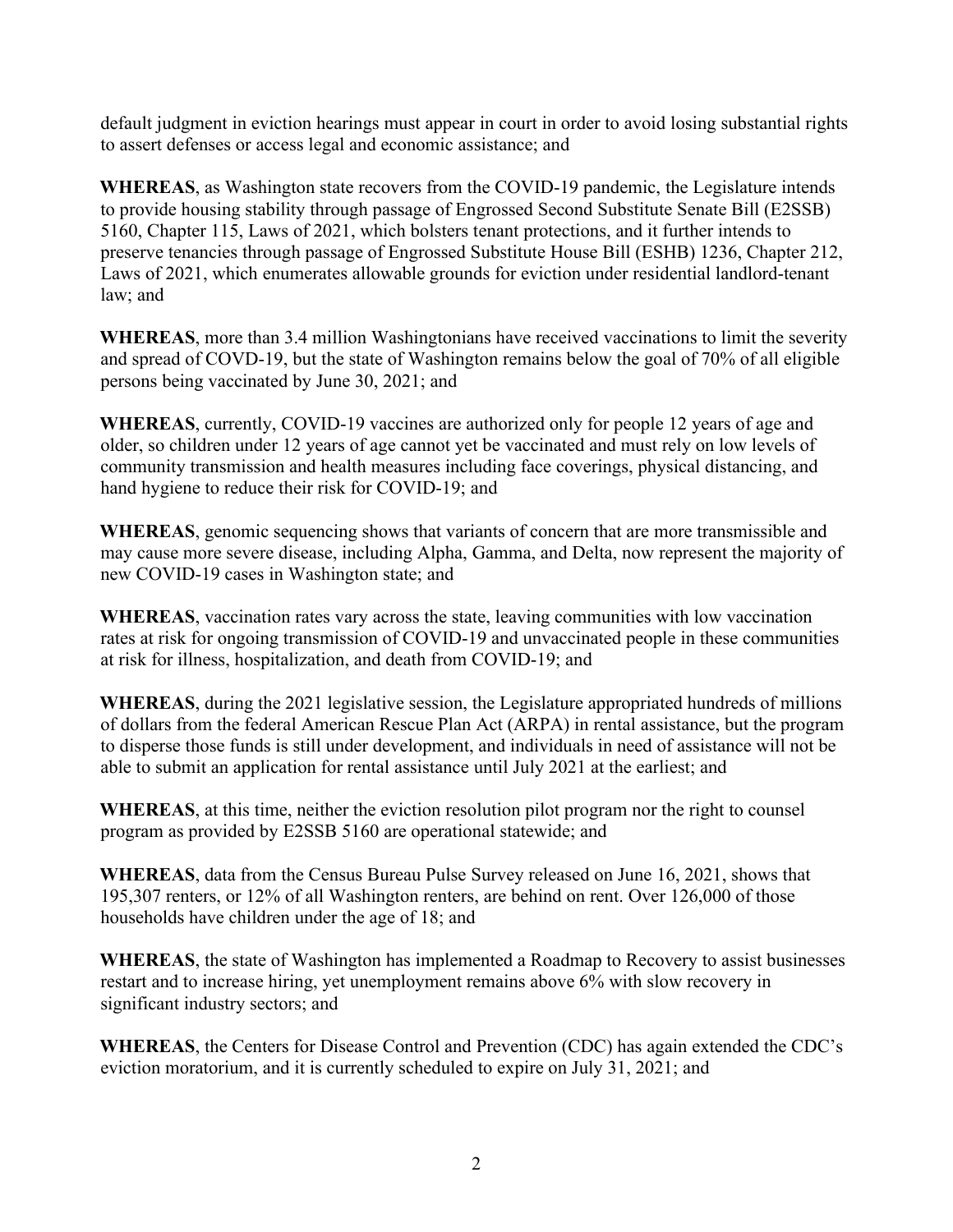**WHEREAS**, the U.S. Department of Justice, Office of the Associate Attorney General, encourages courts to consider eviction diversion strategies that can help families avoid the disruption and damage caused by eviction, and directs courts to federal resources to help them navigate this crisis.

**NOW, THEREFORE**, I, Jay Inslee, Governor of the state of Washington, as a result of the abovenoted situation, and under Chapters 38.08, 38.52 and 43.06 RCW, do hereby proclaim that a State of Emergency continues to exist in all counties of Washington State, that Proclamation 20-19 and all amendments thereto are scheduled to end at 11:59 pm on June 30, 2021, and that because full implementation of Senate Bill 5160 has not yet occurred, Proclamation 20-05 et seq., is amended to temporarily impose certain prohibitions and shall continue to preserve residential tenancy until 11:59 p.m. on September 30, 2021, as provided herein.

I again direct that the plans and procedures of the Washington State Comprehensive Emergency Management Plan be implemented throughout State government. State agencies and departments are directed to continue utilizing state resources and doing everything reasonably possible to support implementation of the Washington State Comprehensive Emergency Management Plan and to assist affected political subdivisions in an effort to respond to and recover from the COVID-19 pandemic.

I continue to order into active state service the organized militia of Washington State to include the National Guard and the State Guard, or such part thereof as may be necessary in the opinion of The Adjutant General to address the circumstances described above, to perform such duties as directed by competent authority of the Washington State Military Department in addressing the outbreak. Additionally, I continue to direct the Washington State Department of Health, the Washington State Military Department Emergency Management Division, and other agencies to identify and provide appropriate personnel for conducting necessary and ongoing incident related assessments.

**ACCORDINGLY**, based on the above noted situation and under the provisions of RCW 43.06.220(1)(h), and to help preserve and maintain life, health, property or the public peace, except where federal law requires otherwise, from July 1, 2021, until 11:59 p.m. on September 30, 2021, I hereby prohibit the following activities related to residential dwellings in Washington State.

### **STATEMENT OF INTENT:**

It is the intent of this order to bridge the operational gap between the eviction moratorium enacted by prior proclamations and the protections and programs subsequently enacted by the Legislature, and to reduce uncertainty as the state implements post-COVID-19 long-term housing recovery strategies contained in legislative enactments such as E2SSB 5160. To that end, any ambiguities contained in this proclamation shall be resolved by applying the processes, timelines, and definitions established in E2SSB 5160.

Furthermore, because the Legislature answered the call to help thousands of landlords and tenants who have endured great hardship during this pandemic by appropriating hundreds of millions of dollars (which are not yet fully disbursed to local communities) and establishing thorough and thoughtful programs to address the ongoing housing crisis (which programs are not yet operational statewide), I respectfully ask that local jurisdictions, rental assistance programs, eviction resolution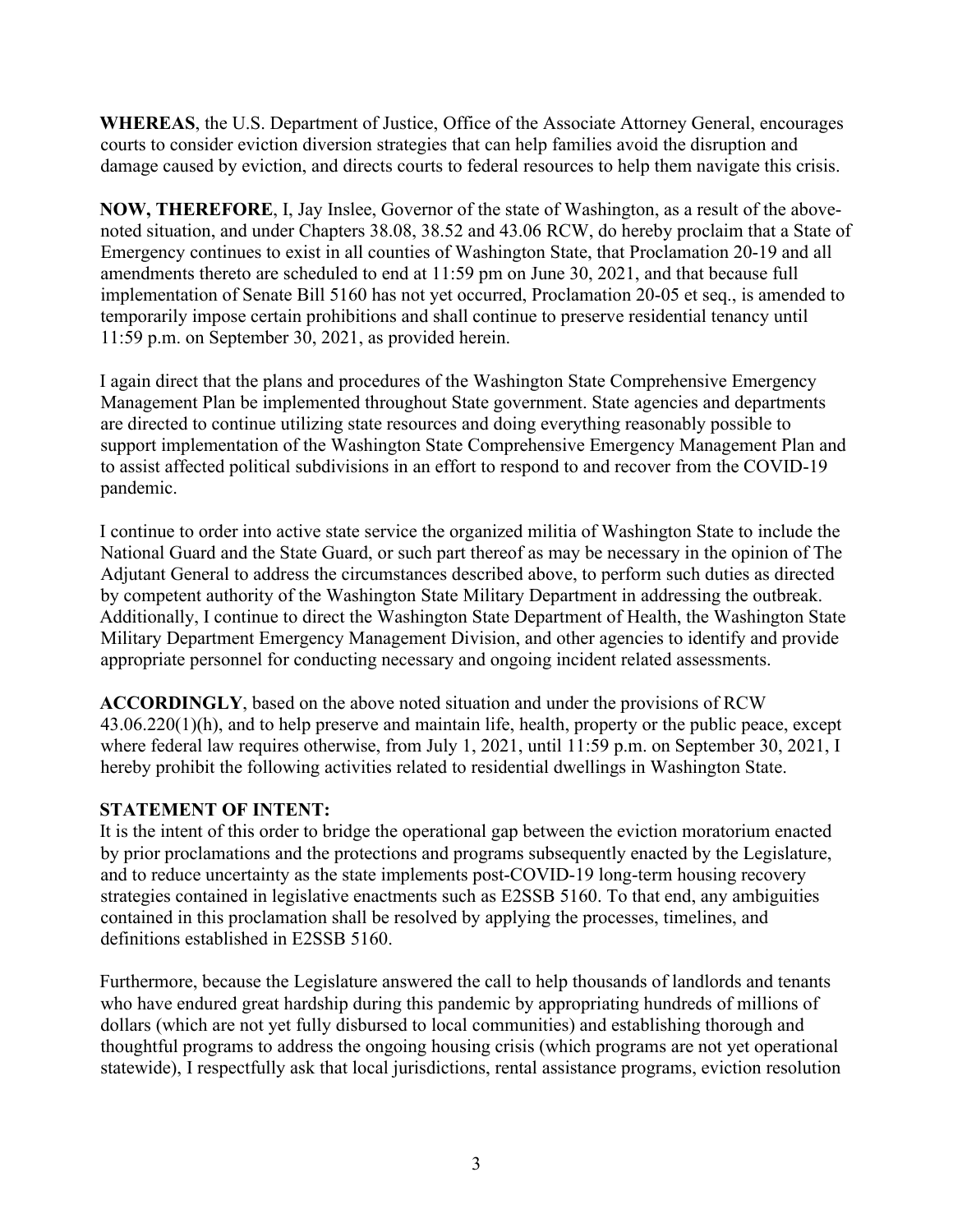pilot programs, housing advocacy organizations, courts, landlords, and tenants work collaboratively, patiently, and in good faith to enable the Legislature's remarkable efforts to be effectuated.

### **PAST RENT OWED (February 29, 2020 through July 31, 2021)**

- If based in whole or in part on any arrears (rent owed) that accrued due to COVID-19 from February 29, 2020 through July 31, 2021, landlords, property owners, and property managers (collectively, landlords) are prohibited from serving or enforcing, or threatening to serve or enforce, any notice requiring a tenant to vacate any dwelling, including but not limited to an eviction notice, notice to pay or vacate, unlawful detainer summons or complaint, notice of termination of rental, or notice to comply or vacate until both (1) a rental assistance program and an eviction resolution pilot program as contemplated by Section 7 of E2SSB 5160 have been implemented and are operational in the county in which the rental property is located; and (2) a tenant has been provided with, and has, since the effective date of this order, rejected or failed to respond within 14 days of receipt of such notice to an opportunity to participate in an operational rental assistance program and an operational eviction resolution pilot program provided by E2SSB 5160.
	- o Attestation to program implementation shall be provided by each county rental assistance grant recipient to the Department of Commerce, and by each eviction resolution pilot program to the Administrative Office of the Courts, Office of Civil Legal Aid, and the Office of Financial Management, and such attestations shall be posted to the local county or court public-facing website.
	- o Tenants must respond to landlords regarding establishing reasonable repayment plans and participate in eviction resolution programs per the timelines established in SB 5160.
	- o Landlords and tenants are encouraged to address payment of rent through September 30, 2021, as part of the eviction resolution pilot program process.
	- o There is a presumption that any rent payment made on or after August 1, 2021, is applied to current rent before applying toward arrears.
	- o Each rental assistance program is authorized to share the application status of a tenant with the tenant's landlord.
	- o For purposes of this order, an operational rental assistance program means a program located in the county in which the rental property is located, is receiving or able to receive applications for rental assistance from eligible renters and landlords, is currently disbursing or is able to disburse funds, and remains open throughout the time period of this order.
	- o For purposes of this order, an operational eviction resolution pilot program means a program that complies with the provisions of Section 7 of E2SSB 5160, is located in the county in which the property is located, is serving or is able to serve pilot program clients, and is located in a jurisdiction in which a standing judicial order of the relevant superior court exists. If an out-of-county resolution program is accepting out-of-county applications, a tenant and landlord may agree, but are not required, to use an operational eviction resolution program located in a different county.
	- o In addition, both the in-county rental assistance programs and the eviction resolution pilot program must be accessible to persons with limited English proficiency (including access to appropriate professional interpreter services) and either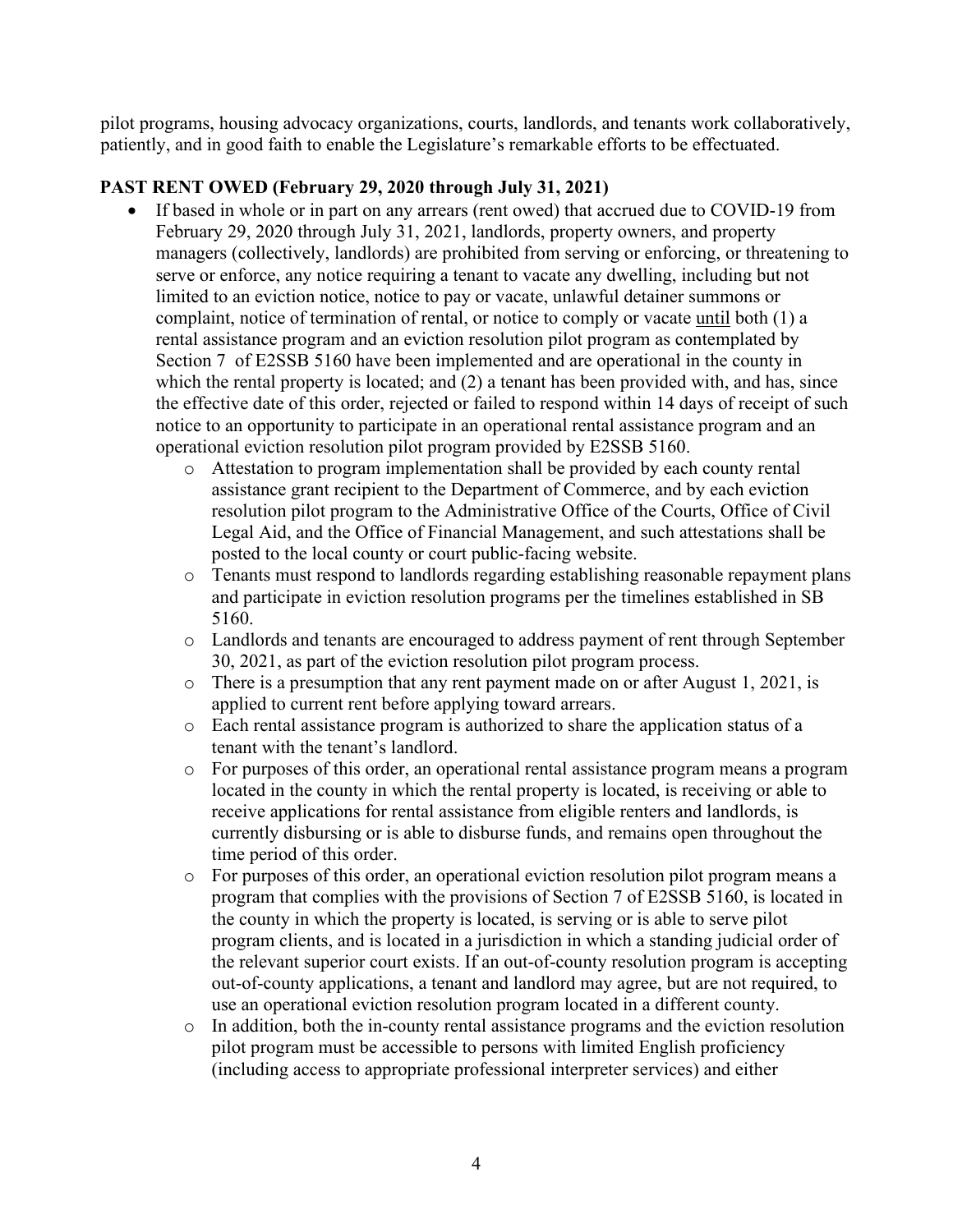accessible to persons with disabilities or able to serve persons with disabilities by providing a reasonable accommodation.

### **ENFORCEABLE DEBT (February 29, 2020 through July 31, 2021)**

• If based in whole or in part on any arrears that accrued due to COVID-19 from February 29, 2020 through July 31, 2021, landlords are prohibited from treating any unpaid rent or other charges related to a dwelling as an enforceable debt or obligation that is owing or collectable, where such non-payment was, in whole or in part, a result of the COVID-19 crisis, until such time as the landlord and tenant have been provided with an opportunity to resolve nonpayment of rent through a rental assistance program and an eviction resolution pilot program as provided by Section 7 of E2SSB 5160. This prohibition includes attempts to collect, or threats to collect, independently or through a collection agency, by filing an unlawful detainer or other judicial action, by withholding any portion of a security deposit, by reporting to credit bureaus, or by any other means.

### **FUTURE RENT OWED (August 1, 2021 through September 30, 2021)**

- For rent accruing on August 1, 2021, or thereafter, it is the expectation that tenants will pay rent in full, negotiate a lesser amount or a payment plan with the tenant's landlord, or actively seek rental assistance if assistance is needed. For rent accruing on August 1, 2021, or thereafter, and unless an exception or other state law allows for eviction, landlords are prohibited from serving or enforcing, or threatening to serve or enforce, any notice requiring a tenant to vacate any dwelling, including but not limited to an eviction notice, notice to pay or vacate, unlawful detainer summons or complaint, notice of termination of rental, or notice to comply or vacate, if, unless otherwise permitted by this order or under state law, a tenant has (1) made full payment of rent; or (2) made a partial payment of rent based on their individual economic circumstances as negotiated with the landlord; or (3) has a pending application for rental assistance that has not been fully processed; or (4) resides in a jurisdiction in which the rental assistance program is anticipating receipt of additional rental assistance resources but has not yet started their program or the rental assistance program is not yet accepting new applications for assistance.
	- o There is a presumption that any rent payment made on or after August 1, 2021, is applied to current rent before applying toward arrears.
	- o A landlord is not required to accept partial payment of rent but is required to offer a tenant a reasonable repayment plan under this order and pursuant to Section 4 of E2SSB 5160.
	- o A rental assistance program is authorized to share the application status of a tenant with the tenant's landlord.

### **LATE FEES (February 29, 2020 through September 30, 2021)**

• Landlords are prohibited from assessing, or threatening to assess, late fees for the nonpayment or late payment of rent or other charges related to a dwelling where such nonpayment or late payment occurred due to COVID-19 on or after February 29, 2020 through September 30, 2021.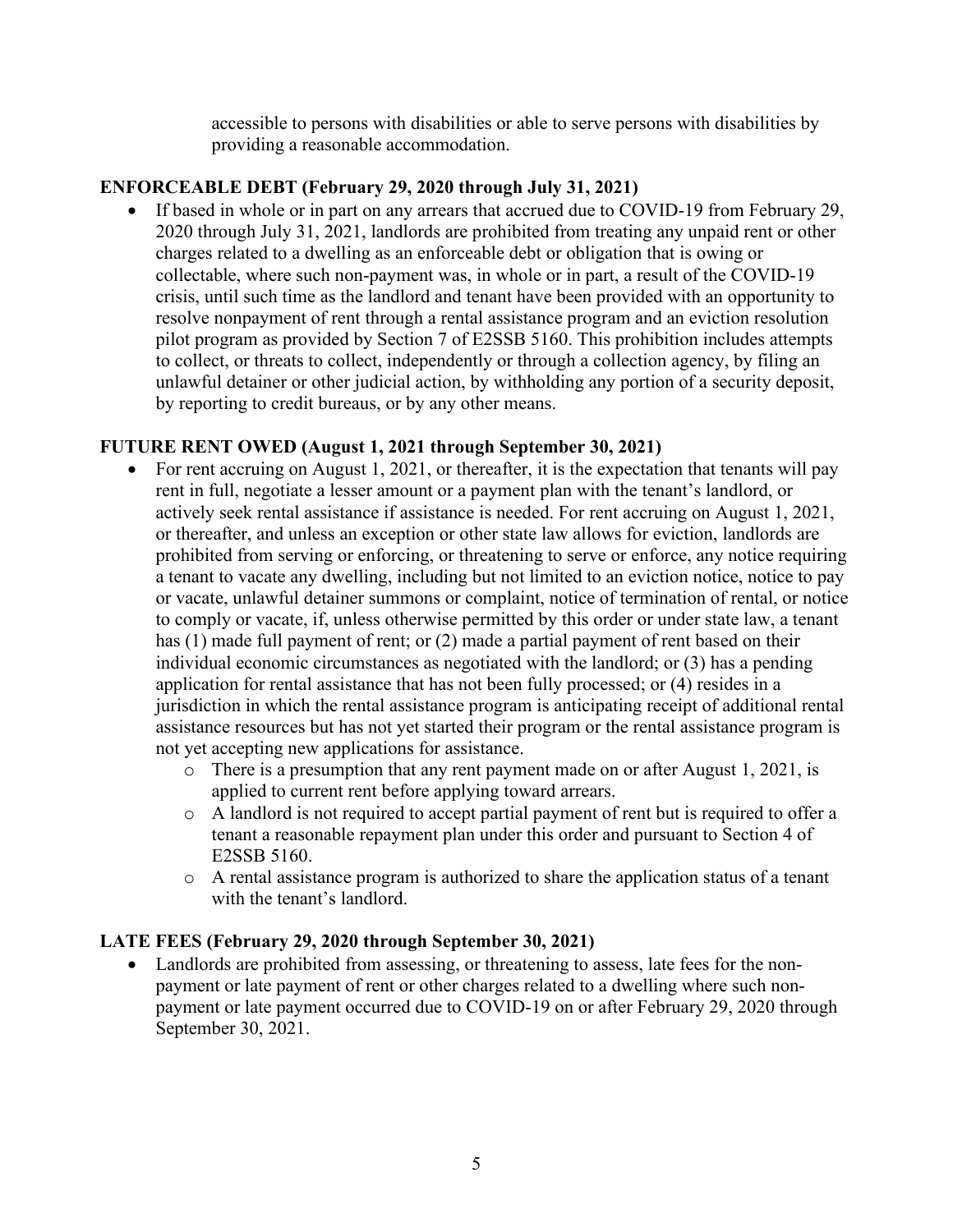#### **RENT INCREASES (February 29, 2020 through September 30, 2021)**

• While this order does not prohibit rent increases, any rent notice increases that were prohibited pursuant to Proclamation 20-19 et seq., continue to be prohibited and may not be retroactively imposed. Any rent increases issued within the effective dates of this order must conform to RCW 59.18.140. Landlords accepting funds through state and/or federal rent assistance program may be prohibited from increasing rents as part of state or local program guidelines.

## **WRITTEN NOTICE OF RESOURCES AND PROGRAMS (February 29, 2020 through September 30, 2021)**

• For rent owed that accrued due to COVID-19 on or after February 29, 2020, landlords are prohibited from serving or enforcing, or threatening to serve or enforce, any notice requiring a resident to vacate any dwelling, including but not limited to an eviction notice, notice to pay or vacate, unlawful detainer summons or complaint, notice of termination of rental, or notice to comply or vacate without first providing the tenant with written notice of the funding resources and programs established in E2SSB 5160. The written material may be provided in hard copy or electronically. Links to these materials may also be found on the Washington state Attorney General Office's website.

## **REASONABLE REPAYMENT PLANS (February 29, 2020 through September 30, 2021)**

- For rent owed that accrued due to COVID-19 on or after February 29, 2020, landlords are prohibited from serving or enforcing, or threatening to serve or enforce, any notice requiring a resident to vacate any dwelling, including but not limited to an eviction notice, notice to pay or vacate, unlawful detainer summons or complaint, notice of termination of rental, or notice to comply or vacate if the landlord has made no attempt to establish a reasonable repayment plan with the tenant per E2SSB 5160, or if they cannot agree on a plan and no local eviction resolution pilot program per E2SSB 5160 exists.
	- o "Reasonable repayment plan" has the same meaning as "reasonable schedule for repayment," as defined in Section 4 of E2SSB 5160, and means a repayment plan or schedule for unpaid rent that does not exceed monthly payments equal to one-third of the monthly rental charges during the period of accrued debt.
	- o Tenants must respond to landlords within 14 days of the landlord's offer, per the timeline established in E2SSB 5160.
	- o If a tenant fails to accept the terms of a reasonable repayment plan or if the tenant defaults on any rent owed under a repayment plan, a landlord must first provide notice to the tenant informing the tenant of the eviction resolution pilot program, and then follow the procedures provided by E2SSB 5160, before filing an unlawful detainer action. The pilot program must be operational at the time the notice is sent and must be able to provide the tenant with an opportunity to participate in the program.

### **PERMISSIBLE UNLAWFUL DETAINER ACTIONS**

• Excepting the prohibitions stated herein, all other allowable evictions under ESHB 1236 and the current Residential Landlord-Tenant Act (RCW 59.18) and Manufactured/Mobile Home Landlord-Tenant Act (RCW 59.20) may proceed as otherwise allowed by law.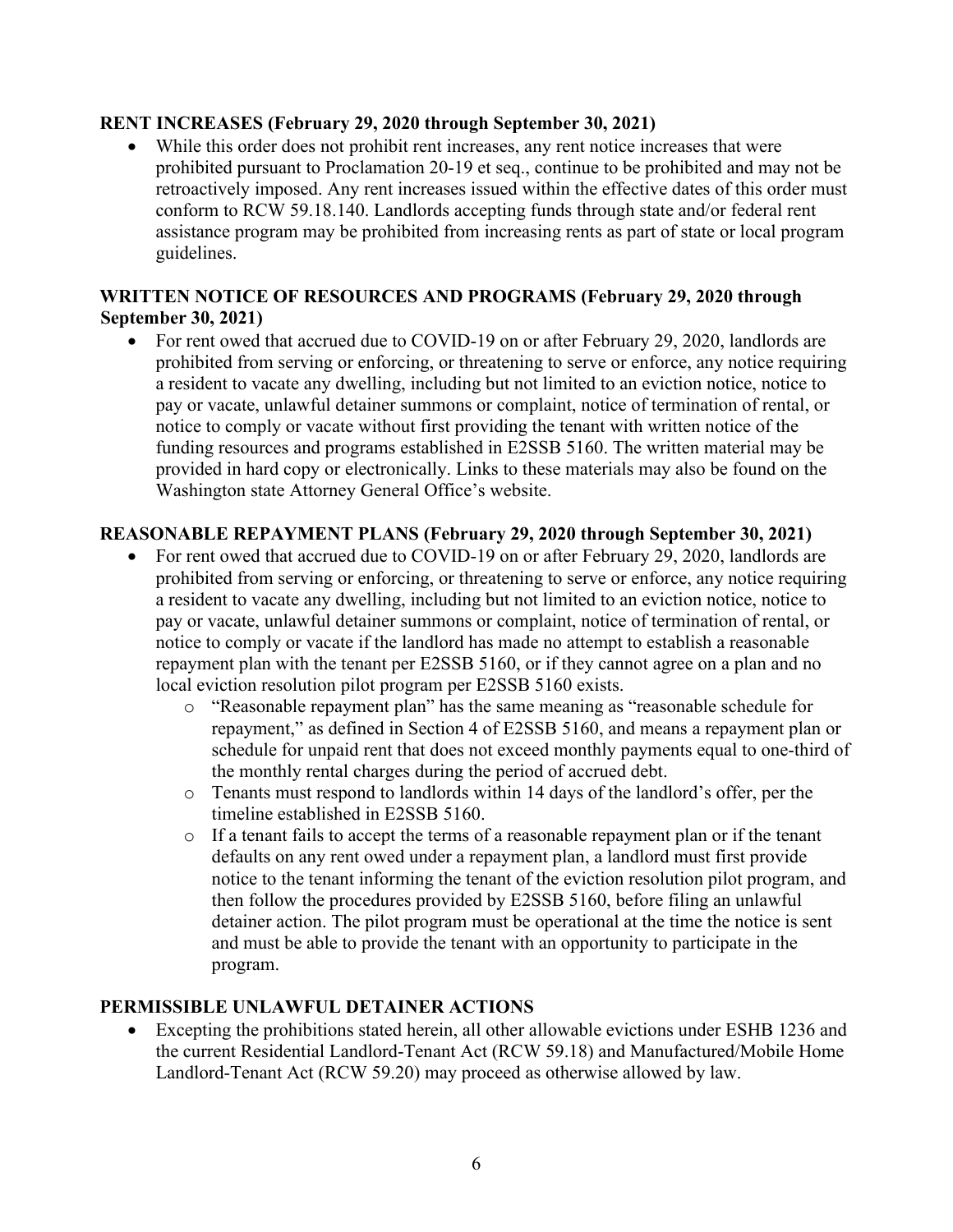## **LOCAL LAW ENFORCEMENT**

• Local law enforcement entities are prohibited from serving, threatening to serve, or otherwise acting on eviction orders affecting any dwelling unless the eviction order, including a writ of restitution, contains a finding that the landlord has complied with this order and the unlawful detainer action is permitted under this order.

## **COMMUNICATIONS**

- Nothing in this order precludes a landlord from engaging in customary and routine communications with tenants. "Customary and routine" means communication practices that were in place prior to the issuance of Emergency Proclamation 20-19 on March 18, 2020, but only to the extent that those communications reasonably notify a tenant of upcoming rent that is due; provide notice of community events, news, or updates; document a lease violation; are related to negotiating a reasonable repayment plan or other program provided by E2SSB 5160; or are otherwise consistent with this order. Within these communications and parameters, landlords may provide information to tenants regarding financial resources, including coordinating with tenants in applying for rent assistance through the state's Emergency Rent Assistance Program (ERAP) or an alternative rent assistance program, and to provide tenants with information on how to engage with them in discussions regarding reasonable repayment plans as described in this order.
- Tenants must respond to landlords regarding establishing reasonable repayment plans and participation in eviction resolution programs per the timelines established in SB 5160.

### **RETALIATION**

• Landlords are prohibited from retaliating against individuals for invoking their rights or protections under this Proclamation, Proclamations 20-19 et seq., or any other state or federal law providing rights or protections for residential dwellings.

### **RIGHT TO COUNSEL**

• Nothing in this order modifies the requirement in Section 8 of E2SSB 5160 that a court must appoint an attorney for an indigent tenant in an unlawful detainer proceeding while this order is in effect.

# **EXCLUSIONS**

• This order and these prohibitions do not apply to emergency shelters where length of stay is conditioned upon a resident's participation in, and compliance with, a supportive services program. Emergency shelters should make every effort to work with shelter clients to find alternate housing solutions. In addition, this order and these prohibitions do not apply to long-term care facilities licensed or certified by Department of Social and Health Services; transient housing in hotels and motels; "Airbnbs"; motor homes; RVs; public lands; and camping areas.

**FURTHERMORE**, this order acknowledges, applauds, and reflects gratitude to the immeasurable contribution to the health and well-being of our communities and families made by the landlords, property owners, and property managers subject to this order.